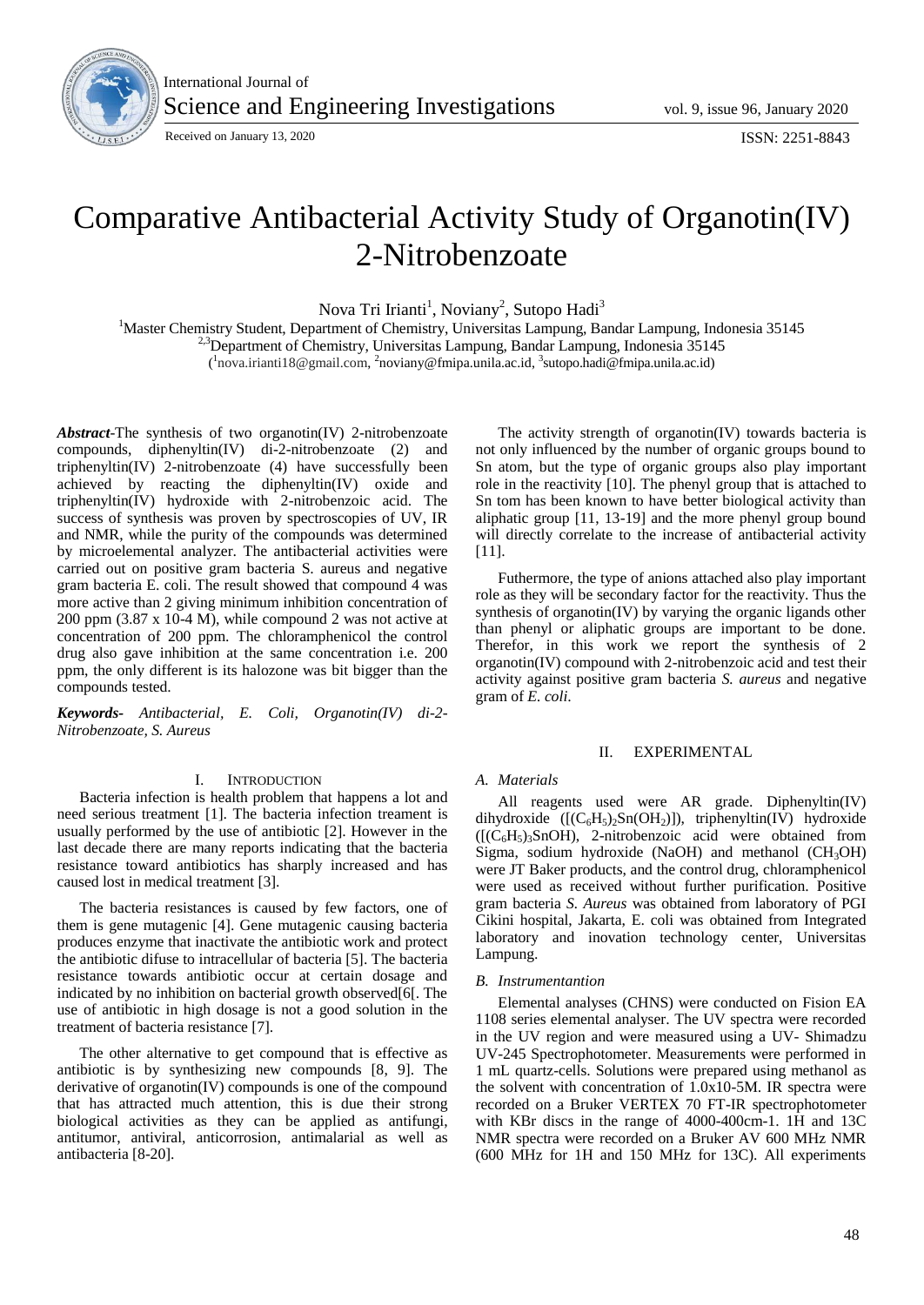were run in DMSO-D6 at 298K. The number of runs used for 1H experiments were 32 with reference at DMSO signal at 2.5 ppm, while the 13C were 1000-4000 scans with the reference DMSO signal at 39.5 ppm.

## *C. Preparation of Organotin(IV) 2-nitrobenzoate*

The preparation of the organotin(IV) 2-nitrobenzoate compounds used in this work were performed follwoing the procedures we reported previously [8, 13-19]. These procedures were adapted from the published literature [11]. As an example the procedure in the preparation of diphenyltin(IV) di-2-nitrobenzoate was as follows:

0.867 g (3 mmol) compound 2 in 20 mL of methanol was added with 2 mole equivalents of 2-nitrobenzoic acid (1.002 g) and was refluxed for 4 hours at  $60 - 61^{\circ}$ C. After removal of the solvent by rotary evaporator, the compound  $[(C_6H_5)_2Sn(2-$ OOCC6H4(NO2))2] which was obtained was dried *in vacuo* until they are ready for analysis and further use for antibacterial activity test. The average yields were more than 90 %. The same procedure was also adapted in the preparation triphenyltin(IV) derivatives,  $[(C_6H_5)_3Sn(OOCC_6H_4(NO_2))]$ , one mole equivalent of 2-nitrobenzoic acid was added.

#### *D. Antibacterial Activity Test*

Antibacterial activity test by diffusion and dilution methods were performed based on the procedures used previously in our group [8, 22]. In this work the bacteria used were *S. aureus*  and *E. coli*. The control positive used was chloramphenicol.

## III. RESULTS AND DISCUSSION

The synthesis of organotin(IV) compound derivatives, i.e. diphenylitun(IV) di-2-nitrobenzoate (2) and triphenylitun(IV) 2-nitrobenzoate (4) have been conducted by the reaction of the diphenyltin(IV) dihydroxide (1) and triphenyltin(IV) hydroxide (3) with 2-nitrobenzoic acid based on the procedure previously utilized [9,10,14,17,19-21,24]. The two compounds prepared were well characterized by means of some spectroscopy techniques as well as based on the microanalytical data. The antibacterial activities were then taken against *S. aureus* and *E. coli*. The results of microanalytical data of all compounds are presented in Table 1. The results obtained are very close to the theoretical yield.

TABLE I. MICROANALYTICAL DATA OF THE COMPOUNDS SYNTHESIZED

| Compounds | Elemental Analysis found (Calculated) |            |            |
|-----------|---------------------------------------|------------|------------|
|           |                                       |            |            |
|           | 51.57 (51.24)                         | 2.98(2.86) | 4.63(4.59) |
|           | 58.14 (57.97)                         | 3.68(3.62) | 2.71(2.66) |

The most important vibrations of IR spectra for the compound synthesized are shown in Table 3. The characteristic of compound 1 appeared at  $729.3 \text{ cm}^{-1}$  which is stretch for Sn-O bond. When 1 was converted to 2, the new stretchs at 1076.68 appeared and it was from vibration of Sn-O-C bond. This indicated tjat the Sn-O bond in 1 has broken and new

bond between Sn and oxygen atom in carboxyl group from 2 nitrobenzoate has been formed. Other characteristic stretchs were the present of C=O stretch at 1627.79 and 1536.37 cm<sup>-1</sup> indicating the present of carbonyl in  $2^{25}$ . Similar patterns were also observed for compound 4.

TABLE II. THE MOST IMPORTANT IR BANDS OF THE COMPOUNDS **SYNTHESIZED** 

| Compound     | $\overline{c}$   |                  | References $(cm-1)$ |
|--------------|------------------|------------------|---------------------|
| $Sn-Cl$      |                  |                  | 410-320             |
| $Sn-O$       | 724.87           | 731.19           | 800-400             |
| $Sn-O-C$     | 1076.68          | 1073.12          | 1250-1000           |
| Sn-ph        | 1076.2           | 1074.9           | 1100-1000           |
| $C = O$      | 1627.79          | 1647.76          | 1760-1600           |
| $CO2$ sym    | 1536.37          | 1432.79          | 1500-1400           |
| C-H Aromatic | 3061.3           | 3069.8           | 3100-3000           |
| $N-O$        | 1536.27, 1347.33 | 1526.85, 1336.49 | 1585-1345           |

The analysis of UV spectroscopy produced  $\lambda_{\text{max}}$  values from the compounds prepared. The results are presented in Table 3. From these data, there are some important shiftings of for each compound. The two compounds gave two main characteristic bands from  $\pi \rightarrow \pi^*$  and  $n \rightarrow \pi^*$  transition. As example, in compound 1 the transition  $\pi \rightarrow \pi^*$  was observed at 204 nm, in compound 2, there were changes of  $\lambda_{\text{max}}$  for  $\pi \rightarrow \pi^*$ transition to longer  $\lambda_{\text{max}}$  to 202 and 265 nm. The batochromic shift is an indication that the substitution of ligand has occured, i.e. oxygen atom in oxide group has been replaced by oxygen atom in 2-nitrobenzoate [8-19, 23]. The  $n \rightarrow \pi^*$  transition in 3 was due to the presence of free electron fair of oxygen in carboxylic acid [23]. Similar observations were also observed for compound 4.

TABLE III. THE  $\lambda_{\text{max}}$  of the UV spectra of the organotin(IV) **COMPOUNDS** 

|          | $\lambda_{\max}$ (nm) |                      |
|----------|-----------------------|----------------------|
| Compound | $\pi{\to}\pi^*$       | $n\rightarrow \pi^*$ |
|          | 204                   |                      |
|          | 202                   | 265                  |
|          | 206                   |                      |
|          | 203                   | 290                  |

 ${}^{1}$ H and  ${}^{13}$ C NMR data of the compounds synthesized are shown in Table 4. By careful analysis, the data for compounds prepared have been compared with the previous available [8- 19, 24-26]. In <sup>1</sup>H NMR, the chemical shift ( $\delta$ ) of phenyl proton bound to Sn atom as expected appeared in the range of 7.44- 7.47 ppm, while the chemical shift of proton benzote were at 7.79-7.89 ppm. The  $^{13}$ C NMR of the phenyl bound to Sn atom gave δ at 127-129 ppm and the carbon benzoate at 137. The chemical shift (δ) of carbon carbonyl as exptected appeared ad 166-167 ppm [8-19, 24-26].

International Journal of Science and Engineering Investigations, Volume 9, Issue 96, January 2020 49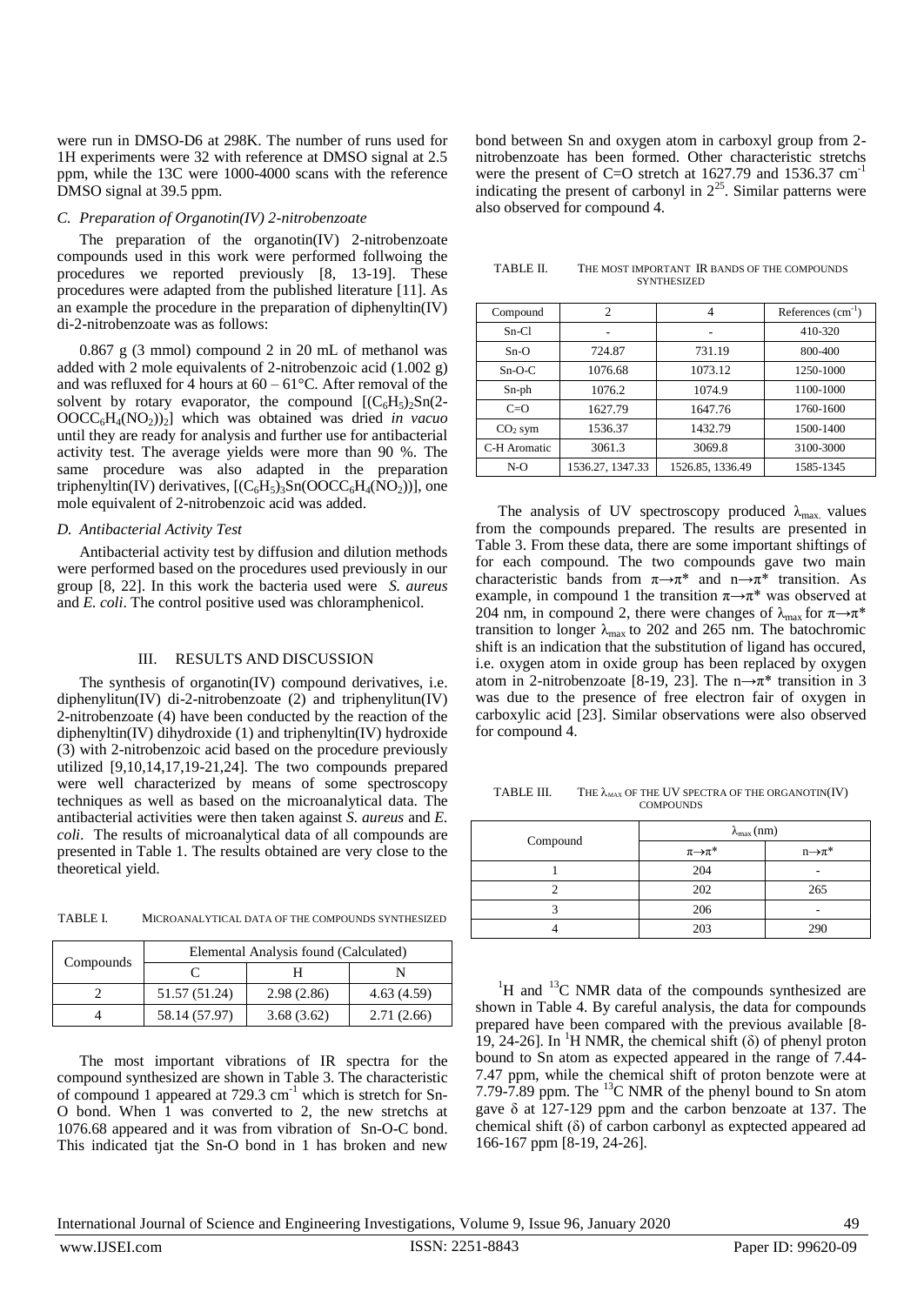Compound H in phenyl (ppm) H in benzoate (ppm) C in phenyl and benzoate (ppm)  $\overline{2}$ H2 & H6 7.44 (d,4H); H3 &H5 7.46 (t, 4H); H4 7.47 (t,2H) 7.79-7.81  $(m)$ C1-6 (phenyl): 126.9; C7 167.68; C8 131.2; C9 132.15; C10, C11 130.4; C12-C13 130.5 4 H2&H6 7.48 (d,6H); H3&H5 7.50 (t 6); H4 7.51 7.88-7.89 (d) C1-6 (phenyl): 128.4 – 129.21; C7: 166.64; C8: 136.76; C9-C10: 137.4; C11, C13: 136.8; C12: 131.45

TABLE IV.  $1\text{H}$  AND <sup>13</sup>C SPECTRA OF THE ORGANOTIN(IV) COMPOUNDS

TABLE V. MIC VALUES OF ALL COMPUNDS TESTED COMPARED WITH CHLOR AMPHENICOL

|                 | Minimum inhibitory concentration (MIC) (in x $10^{-4}$ M) |        |  |
|-----------------|-----------------------------------------------------------|--------|--|
| Compounds       | S. aureus                                                 | E coli |  |
| Chlormaphenicol | 6.19                                                      | 6.19   |  |
|                 | 4.96                                                      | 4.96   |  |
|                 | 3.87                                                      | 3.87   |  |

The antibacterial activities have been determined by diffusion method tp the compounds(2 and 4, and the result obtained are shown in Table 5. This method has been used to find the most effective concentration of the compound tested as antibacterial agent. The ratio of inhibition zone against concentration of compound tested were evaluated to know their effectivity. The data revealed that the two compounds tested againts the two bacteria, *S. aureus* dan *E.coli* produced various inhibition zone. Compound 2 was active at concentration of 200 ppm or equal  $3.87 \times 10^{-4}$  M for 4, while compound 2 was not active at concentration 200 ppm, and it started to show activity at concentration of 300 ppm (equal to 4.96 x  $10^{-4}$  M), The control positive drug, chloramphenical was also having inhibition concentration at 200 ppm (6.19 x  $10^{-4}$  M) although its halozone was little bit bigger compared to the compound 4. The results reported here were strengthend our previous results [8,22]. These indicated that the organotin(IV) compounds showed a promising result as new antibacterial drug [8, 22].

# IV. CONCULSIONS

The preparation of two organotin(IV) compound with ligands of 2-nitrobenzoic acid has succesfully been carried out and has also been tested as antibacterial activities against *S. aureus* and *E. coli*. The halozone of each compound tested was measured and compared with chloramphenicol as the control positive. Compound 4 gave result that was quite similar to the control drug. From this work, we believe that these compounds will be available for future applications as antibacterial drug. However we still aim to have better and stronger antibacterial drug.

## ACKNOWLEDGMENT

The authors are grateful to Institute of Research and Community Services, Universitas Lampung and Directorate of Research and Community Services, The Ministry of Research, Technology and Higher Education, Indonesia. that provided fund for this project to be undertaken through Penelitian Disertasi Doktor (Doctoral Research Grant Scheme) 2019 with contract number 858/UN26.21/PN/2019, April 8, 2019.

#### **REFERENCES**

- [1] A.M. Alkout, A.A. Zorgani and H.Y. Abello. "Prevalence of bacterial infection among hospital traumatic patients in relation to ABO blood group, Journal of Biomedical Sciences, vol. 2, pp. 1-4, 2013.
- [2] I.K. Paterson, A, Hoyle, G. Ochoa, C. Baker-Austin and & N.G.H. Taylor , "Optimising Antibiotic Usage to Treat Bacterial Infection," Scientific Repots, vol. 6, p. 37853, 2016.
- [3] J.E. McGowan, Jr., "Economic impact of antimicrobial resistance," Emerg Infect Dis, vol. 7, pp. 286 –292, 2001.
- [4] N. Woodford and M.J. Ellington, "The emergence of antibiotic resistance by mutation," Clin Microbiol Infect., vol. 13(1) pp.5-18, 2007.
- [5] F.C. Tenover, "Mechanisms of Antimicrobial Resistance in Bacteria," The American Journal of Medicine, vol. 119, pp. S3-S10, 2006.
- [6] L.A. Richardson, "Understanding and overcoming antibiotic resistance," PLOS Biology, vol. 15, pp. e2003775, 2017.
- [7] P.K. Mantravadi, K.A. Kalesh, R.C.J. Dobson, A.O. Hudson and A. Parthasarathy, "The Quest for Novel Antimicrobial Compounds:Emerging Trends in Research, Development, and Technologies," Antibiotics, vol. 8, no. 8, pp. 1-34, 2019.
- [8] S. Hadi, E. Hermawati, Noviany, T. Suhartati And Yandri, "Antibacterial Activity Test of Diphenyltin(IV) Dibenzoate and Triphenyltin(IV) Benzoate Compounds against *Bacillus substilis* and *Pseudomonas aeruginosa*", Asian J. Microbiol. Biotech. Env. Sci., vol. 20, no. 1, 113-119, 2018.
- [9] W. Rehman, A. Badshah, S. Khan, L.T.A. Tuyet, Synthesis, characterization, antimicrobial and antitumor screening of some diorganotin(IV) complexes of 2-[(9H-Purin-6-ylimino)]-phenol, Eur. J. Med. Chem., 44, 3981–3985, 2009.
- [10] L. Pellerito, L. Nagy, "Organotin ${(IV)}^{n+}$  complexes formed with biologically active ligands: equilibrium and structural studies, and some biological aspects," Coord. Chem. Rev., vol. 224, pp. 111 – 150, 2002.
- [11] A. Szorcsik, L. Nagy, K. Gadja-Schrantz, L. Pellerito, E. Nagy, E.T. Edelmann, "Structural studies on organotin(IV) complexes formed with ligands containing {S, N, O} donor atoms", *J. Radioanal. Nucl. Chem.,* vol. 252, no. 3, pp. 523 – 530, (2002).
- [12] E.R.T. Tiekink, "Structural Chemistry of Organotin Carboxylates: a Review of the Crystallographic Literature," App. Organomet. Chem., vol. 5, pp. 1-30, 1991.
- [13] S. Hadi, M. Rilyanti, Synthesis and *in vitro* anticancer activity of some organotin(IV) benzoate compounds," Orient. J. Chem*.,* 26, 775-779, (2010.
- [14] S. Hadi, M. Rilyanti, Suharso, "*In Vitro* Activity and Comparative Studies Of Some Organotin(IV) Benzoate Derivatives Against Leukemia Cancer Cell: L-1210," Indo. J. Chem.*,* vol. 12, pp. 172-177, 2012.
- [15] S. Hadi, B. Irawan, Efri, "The Antifungal Activity Test of Some Organotin(IV) Carboxylates," J. Appl. Sci. Res*.,* vol. 4, pp. 1521-1525, 2008.
- [16] S. Hadi , M. Rilyanti,, Nurhasanah, "Comparative Study on the Antifungal Activity of Some Di- and Tributyltin(IV) Carboxylate Compounds," Modern Appl. Sci.*,* vol. 3, no. 2, pp. 12-17, 2009.
- [17] H. Kurniasiah, M. Nurissalam, B. Iswantoro, H. Afiyani, H.I. Qudus, S. Hadi., "The Synthesis, Characterization and Comparative Anticorrosion Study of Some Organotin(IV) 4-Chlorobenzoates," Orient. J. Chem.*,* vol. 31, pp. 2377-2383, 2015.
- [18] S. Hadi, H. Afriyani, W.D. Anggraini, H.I. Qudus, T. Suhartati, "The Synthesis and Potency Study of Some Dibutyltin(IV) Dinitrobenzoate

International Journal of Science and Engineering Investigations, Volume 9, Issue 96, January 2020 50